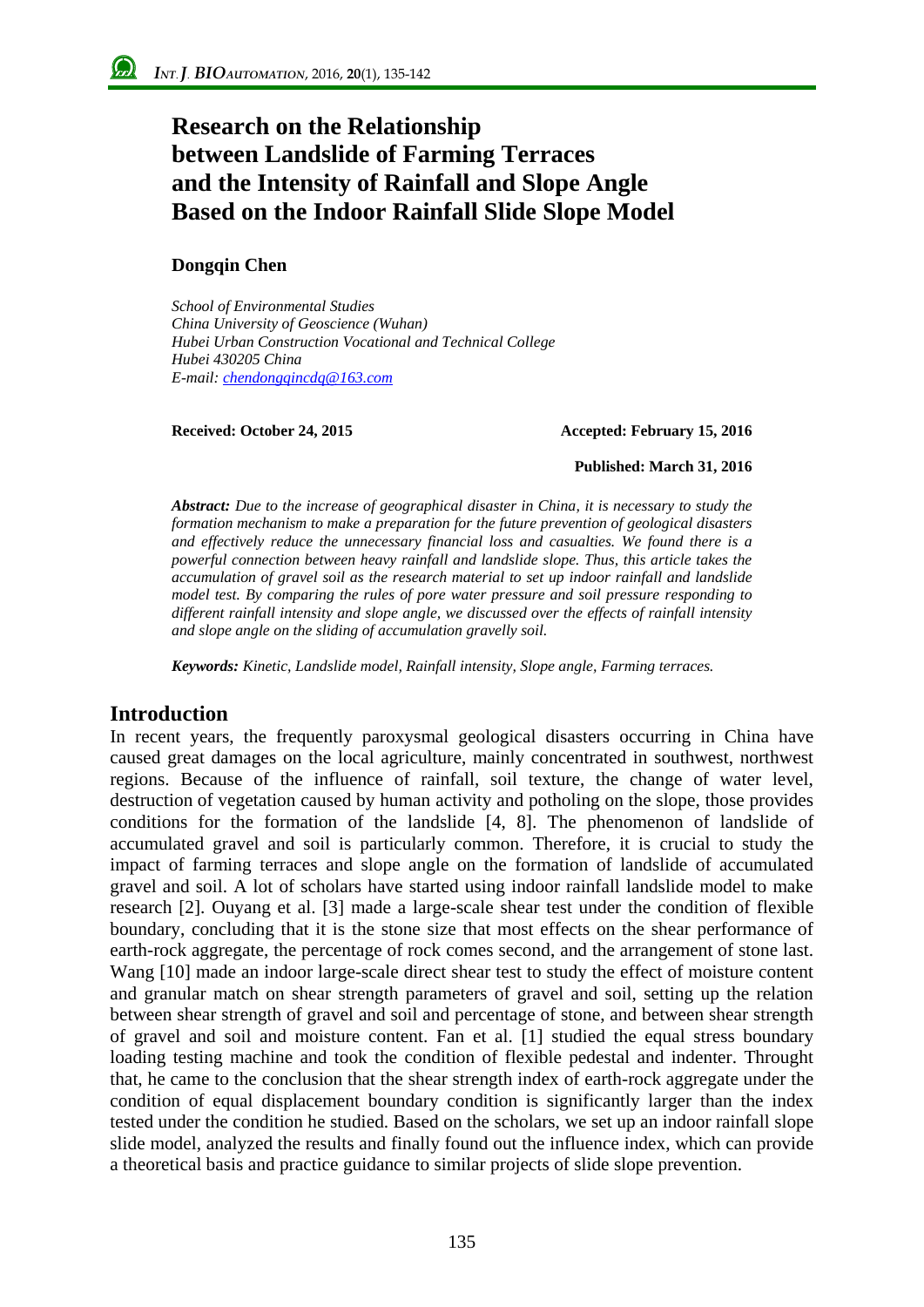# **The general situation of rainfall and landslide accumulated gravel and soll**

# *The characteristics of farming terraces*

The structure of farming terraces is loose, but its water permeability is stronger, whenever material composition contains gravel, dimension stone, sand and clay, etc. The specific characteristics are shown in Table 1.

| <b>Item</b>                       | <b>Characteristics</b>                                                                                                                                                                                                                                                                                                                                                |
|-----------------------------------|-----------------------------------------------------------------------------------------------------------------------------------------------------------------------------------------------------------------------------------------------------------------------------------------------------------------------------------------------------------------------|
| Composition                       | Eluvial layer, colluvial clay, plant leaf residue, etc. Material<br>composition mainly concludes soil, splintering rock, and mixture of<br>soil and stone.                                                                                                                                                                                                            |
| Sliding surface                   | Any connected fracture surface on the surface of subterrane or inside<br>slope body; a plane or curved surface.                                                                                                                                                                                                                                                       |
| Hydrological<br>quality           | The structure of composition is loose, with wide porosity, bad<br>intergranular binding force and strong water permeability.                                                                                                                                                                                                                                          |
| Sensibility of<br>rainfall        | The stability of accumulation formation slope is influenced and<br>controlled by rainfall.                                                                                                                                                                                                                                                                            |
| Characteristics<br>when happening | It has randomness, recidivity, diversity, characteristic of group and<br>synchronism. It may be caused by rainstorm or heavy rainfall which<br>can cause a sliding and repeated slow moving.                                                                                                                                                                          |
| Displacement                      | It often appears discontinual shape change, the regularity of time<br>series is bad, and displacement has the quality of late rainfall. Pull-<br>type slide slop mainly depends on traction from bottom to the top,<br>usually forming into multistage slide, bad globality; push-through<br>type slide reflects as progressive sliding based on posterior extrusion. |
| Plane of tension<br>fissure       | Forms at the back of tensile stress, especially near the back wall of<br>slide slope, some cracks appear. The depth and scale are decided by<br>the stress of tensile stress and condition of displacement.                                                                                                                                                           |
| Developmental<br>stage            | Creep stage takes a long time, without obvious moving stage.<br>The speed of sliding has great difference due to the slope angle                                                                                                                                                                                                                                      |
| Being a disaster                  | It has large distribution areas, deep effect, and repeatability and<br>succession, mainly happening in farming terraces, slope farmland<br>and farming area, which is a threat to people, wealth and production.                                                                                                                                                      |
| Prevention                        | The methods usually are sewerage, retaining wall, soil texture<br>improvement.                                                                                                                                                                                                                                                                                        |

Table 1. The characteristics of sliding of farming terraces [6]

# *The relationship between rainfall and reason of slope sliding*

Rain can induce different forms [5] of farming terraces: (1) Sliding destruction. When sliding force of soil body is greater than sliding resistance force, sliding destruction of shear occurs to the slope. (2) Flow destruction. Once the instability occurs, if the soil has strain softening behavior, sliding soil mass may be in sliding and flowing status. (3) Slide and slowing destruction. (4) Flowing or sliding damage.

# *Testing apparatus of indoor rainfall landslide*

Indoor landslide model test device [9] as shown in Fig. 1 is mainly composed of model trough, rainfall system and intercepting drains. The frame of the model trough is made of box iron soldering with angle iron and bolt anchoring. The maximum design size of model trough is 4 m  $\times$  3 m  $\times$  2.5 m (length  $\times$  width  $\times$  height). To facilitate the landslide model forming and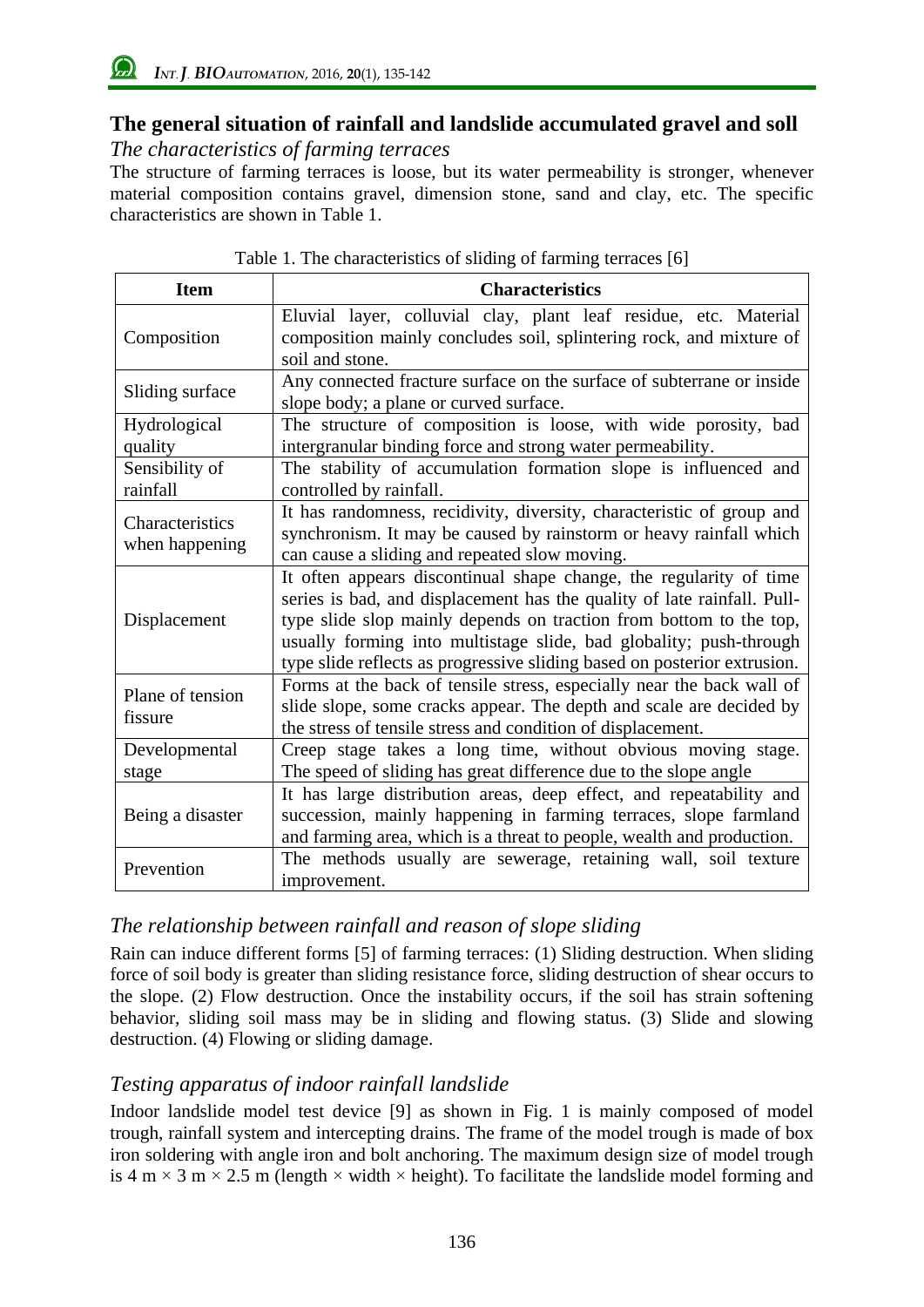whole landslide test procedure observation, inside the framework of the model trough, there is 18 mm thick stalinite fixed which has red line mesh generation, with the size of 50 mm  $\times$  50 mm. The whole water supply pipeline consists of cast iron pipe whose inner diameter is 20 m thick, wire hose whose inner diameter is 25 mm thick, three direct links of adapter substitute, valves, sealing up clamp and waterstop. Interception pipeline consists of PVC semicircle pipe with inner diameter of 100 mm thick, steel wired hose with inner diameter of 25 mm thick sand adapter substitute.



Fig. 1 Landslide model test schematic diagram

# **Model testing program of indoor rainfall landslide**

#### *Testing material*

In accumulated gravel and soil extracted from testing, the composition of soil is silty clay with sand, and composition of mother rock is argillaceous siltstone. Some accumulated gravel and soil are selected by quartering and a test of parallel determination for moisture content in 12 groups is made, then a result that average moisture content is 8.69% is obtained. Some are selected and dried and a screen test was applied which showed that the stone content is 68.48%. Also we found that the proportion of chipping whose grain size is more than 80 mm is not exceeding 5% in all the sampling of farming terraces. Therefore, it can be ignored. Then a test was made to the sample prepared by equivalent substitution method after drying and screening the accumulated gravel and soil. We obtained the result that the optimum moisture content of farming terraces is 8%, the maximum dry density is 2.08  $g/cm<sup>3</sup>$ , cohesion is 97.3 kPa and internal friction angle is 26.45°.

## *Setting influence factors of testing*

According to the existing statistical data and research results [7], long lasting light rain and short duration heavy rainfall can all easily induce the occurrence of landslides. As more than one indoor rainfall and landslide model tests needs to be carried out and sliding is hoped to happen, then continuous short-duration heavy rain is determined as the rainfall condition. Combined with the test of rainfall calibration before; we confirm that the rainfall intensity are 1.2 mm/min and 1.6 mm/min. Given the test environment and the limitation of indoor lighting, water pressure, the time of rainfall was decided to be 300 min, which means the working condition of each time will be continuous raining for 300 min.

## *Basic size of side slope*

The sketch map of basic size of side slope is shown in Fig. 2, mainly including length, width, height, angle and shape of slope. The slope length consists of segment length of slope crest,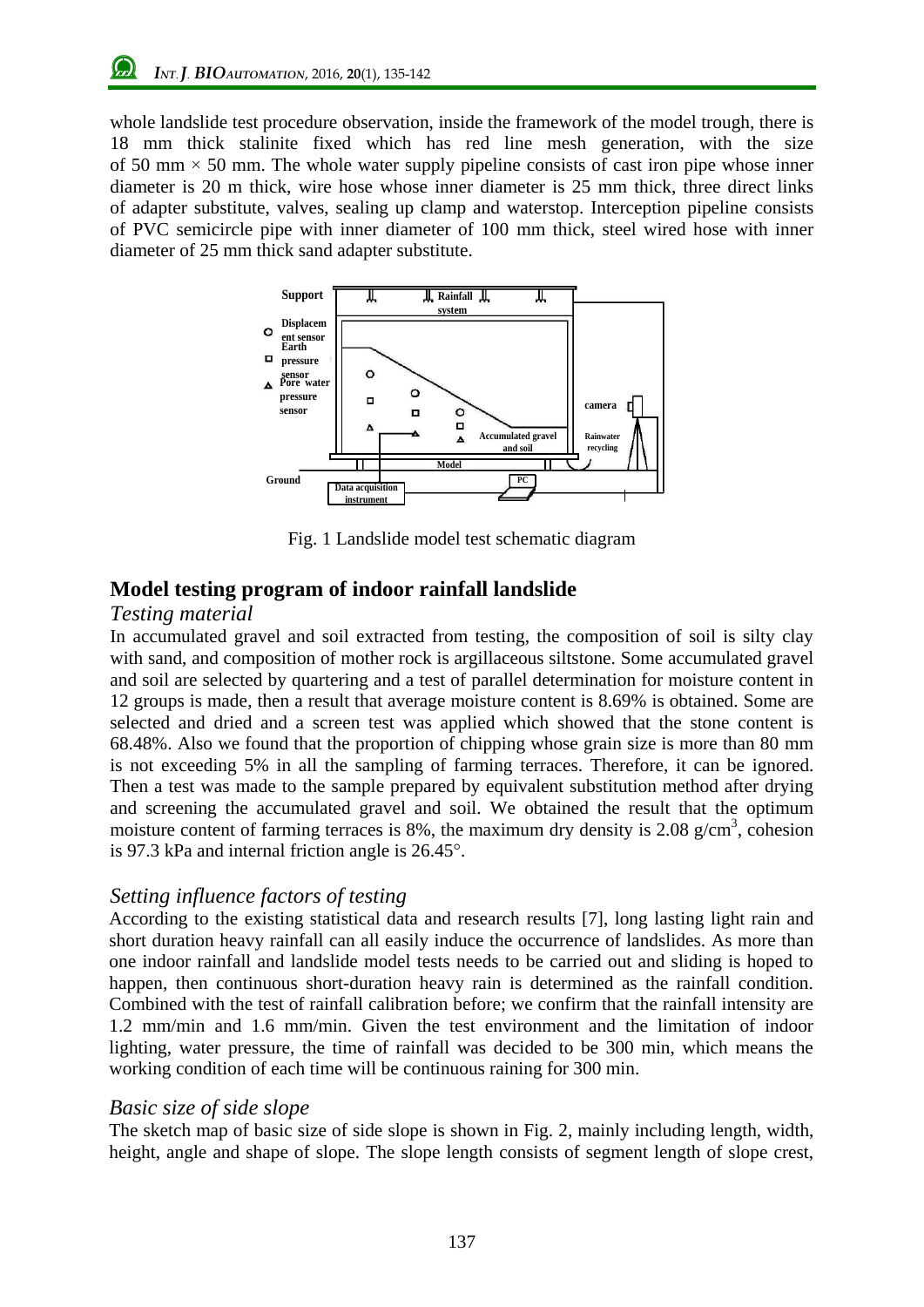slope surface and slope toe. The height of slope is the height of whole side slope, which means the maximum distance from the bottom to the top.

**(1) The design of slope angle:** Based on the analysis of geological disasters invested from all counties and cities, landslide usually grows in slope range of 25°~40°. Large and giant landslide relatively concentrated in the range of  $10^{\circ} \sim 40^{\circ}$ . With the decreasing of the landslide scale, the slope range up gradually. Small landslides grow in the range of  $40^{\circ}$  -60 $^{\circ}$ . There are landslides of gravel and soil growing when slope angle is  $20^{\circ} \sim 40^{\circ}$ . When slope angle is below 20°, only special soil landslide occurs. When the slope angle is over 40°, there is more collapse and less slope landslide [11]. To sum up, the slope angle in this experiment is set as 22 $\degree$  (slope ratio is 1:2.5) and 31 $\degree$  (slope ratio is 1.5:1.5).



Fig. 2 Basic size for side slope

**(2) The design of height:** The height of slope should be confirmed by slope angle, actual size of model trough and rainfall coverage. Considering the sliding of side slope, we set the height as 150 cm when the angle is 22° and the height as 200 cm when the slope angle is 31°. In order to observe and measure the change of slope angle better, the height of slope toe is set as 50 cm.

**(3) The design of width:** The proper width should be in the range of 1~2 m. If the width is too small, the test will be affected by the boundary; if the width size is too big, then it greatly enhances the workload of the test model. In this experiment, the width of slope should be 150 cm, which means the slope is 150 cm wide in all working conditions.

**(4) The design of length:** Slope length should be based on the the slope angle, slope height, actual size of slope trough and longitudinal scope of rainfall of model. This test divides the slope length into length of top, horizontal projection length of slope surface and length of slope toe. In order to make better observation , the total length of slope is designed to be 400 cm long (it is consistent with the model trough length), the top surface designed to be 50 cm, horizontal projection length of slope surface designed to be 250 cm, length of slope toe designed to be 100 cm. These lengths and the directions are consistent.

## *Slide slope molding*

**(1) Waterproofing work:** In order to ensure the accuracy and the drainage condition of the test, before filling and laying slope, two layers of transparent waterproof fabric are laid at the bottom of the model trough. On three closed sides of model trough, waterproof cloth is pasted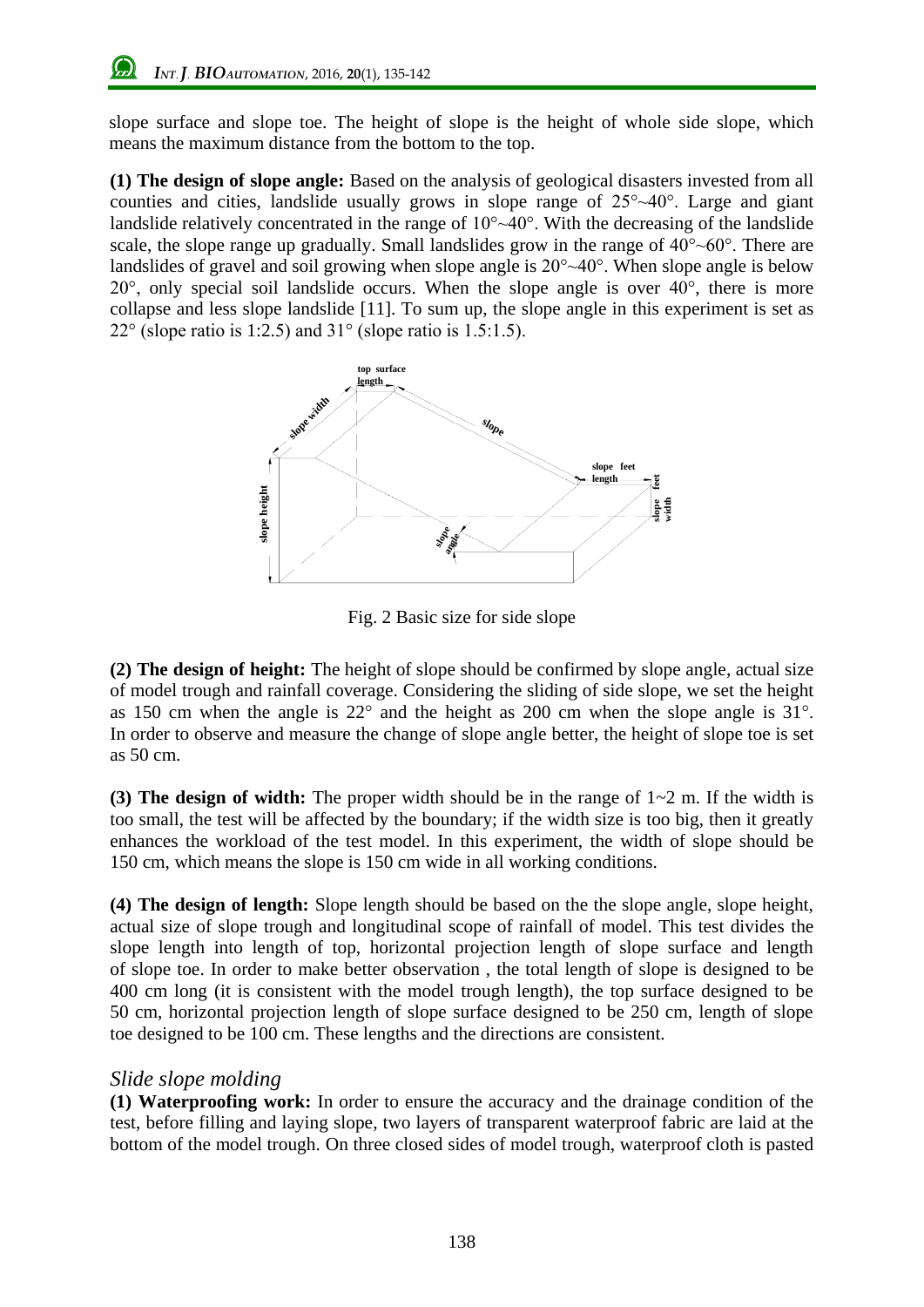on tempered glass surface extending 10 cm upward from the bottom; on front opening surface, waterproof fabric stretches into a semicircle interception PVC pipe extending 10 cm.

**(2) Delineating:** The outline of slope was delineated on the external surface of tempered glass of model tank according to the designed size of slope, thus to control the molding of slope.

**(3) Placement in layers:** First, the thickness of each layer was confirmed as 10 cm; then the quality of gravelly soil of every layer was calculated and prepared according to the pre-set dry density, actual measured moisture content and the volume of detritus soil; afterwards, the detritus soil is poured into the model tank, 15~20 cm for every layer; finally, the soil was compressed till reaching the height of the layer; in order to ensure the reliable bonding between layers, gravelly soil in different layers were combined into a whole; the contact surface of two adjacent layers was processed with shaping.

**(4) Embedding of elements:** PVC pipe was embedded into the specified location instead of element; after hierarchical compaction, the PVC pipe was pulled out and the elements were embedded. While sorting out sensor circuit, we should try to avoid the winding of connecting wires of sensor. Moreover, certain flex space needs to be reserved between the connecting wires of sensors.

**(5) Adjustment of slope shape:** Gravelly soil was placed layer by layer and then compacted till exceeding 3 cm beyond the preset outline; then the slope was corrected to make it smoother; finally, the surface of side slope was roughened.

# **Results and analysis**

#### *The process of slope's growth*

Fig. 3a shows the process of landslide's development. When the rainfall duration reaches 40 min, some small runoffs appears on the slope surface, but the slope is not damaged. When rainfall duration reaches 60 min, the slope surface exhibits more runoffs, and the slope toe is observed with a small amount of water, but slope frees from damage.

Fig. 3b shows the process of the development of landslide. When the rainfall reaches to 40 min, the volume of runoff increased obviously, and we can see a small amount of fine particles flowing to slope toe with clear water. And near slope toe, there is a small amount of water. When rainfall duration reaches 60 min, local mudflow appears on the surface of slope, and a large number of fine particles and a small number of coarse particles slides towards slope toe, and the amount of water accumulating at slope toe becomes larger.

Fig. 3c shows the process of the development of landslide. When the rainfall reaches to 40 min, direct surface runoff happens, water slope foot appears near the slope toe, and local mud flows on slope surface. When rainfall lasts for 60 min, local mud flow is observed on the surface of earth and the amount of water accumulated at slope toe has a remarkable increase.

Under the same slope, rainfall intensity of Fig. 4a is 1.2 mm/min and Fig. 4b is 1.6 mm/min. The comparison between a and b shows that if the slope angle stays the same, the greater the rainfall intensity is, the earlier surface of slope will form into runoff enterclose; the greater the rainfall intensity is, the stronger the impact force of rainfall to the surface of slope will be; at the same time frame, the bigger the volume of runoff is, the earlier and more serious the erosion phenomenon of slope surface becomes. Under the same rainfall intensity, the angle of Fig. 4a is 22°, Fig. 4c is 31°. By comparing Fig. 4a and Fig. 4c, it shows that the rainfall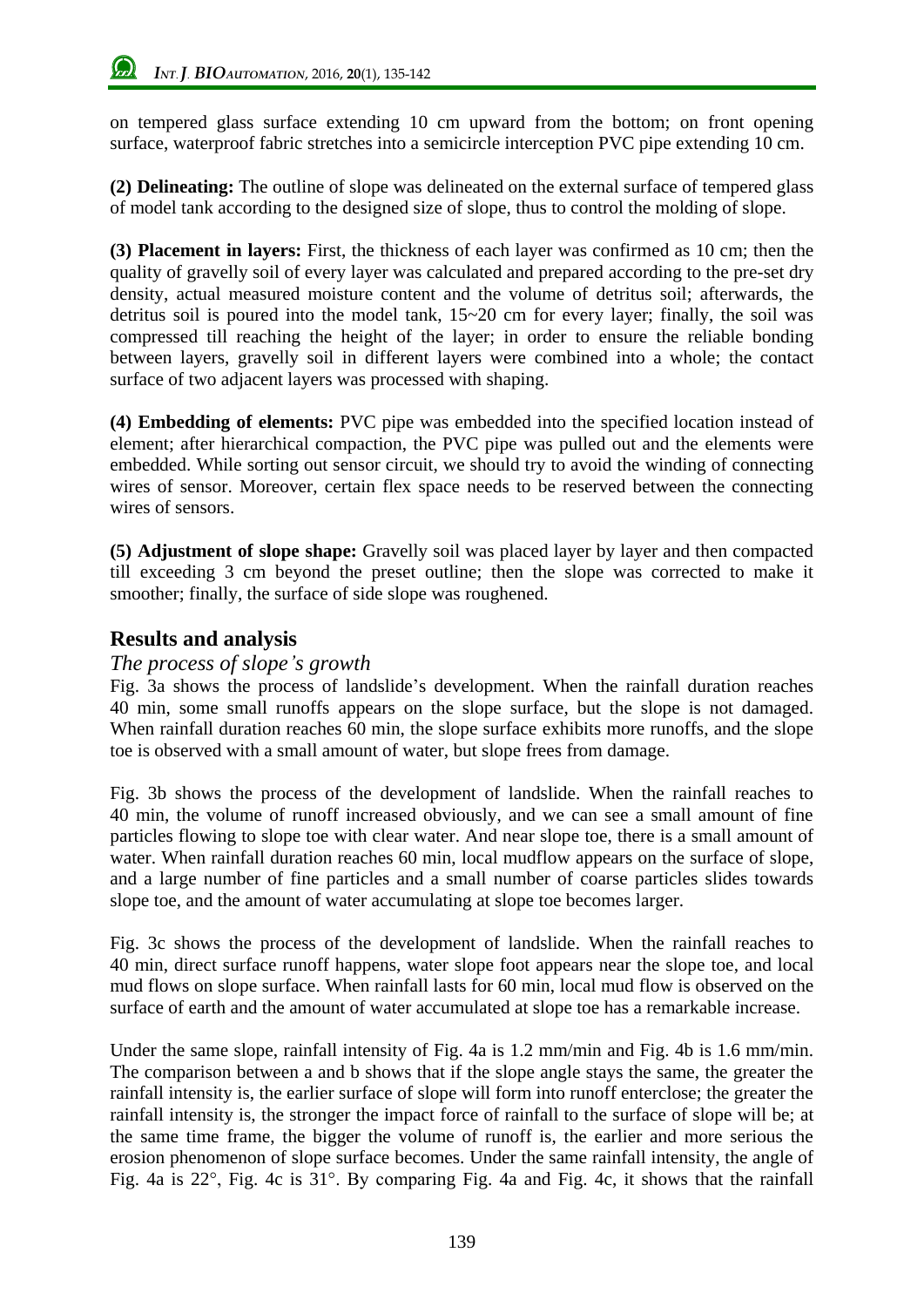characteristics of slope surface shows that when the rainfall intensity is constant, the greater the slope angle, the more rain in the earth's surface iapsed, the less the rain infiltrates, the earlier the runoff comes into formation, the earlier water gathers in the slope foot and the more serious the surface erodes.



a) b) c) Fig. 3 Process of landslide's development (40 min)



Fig. 4 Process of landslide's development (60 min)

## *The change of pore water pressure*

Fig. 5 is the graph about the pore water pressure of slope toe change based on the rainfall. Fig. 5a and 5b are under the same rainfall intensity which is 1.2 mm/min. The slope angle of Fig. 5a is 22° and Fig. 5b is 31°. Through comparison, we found that when the rainfall intensity is constant, the smaller the slope angle is, more quickly pore water pressure responses, the faster the pore pressure increases in the early stage of rainfall and the greater the pore pressure changes. Fig. 5b and 5c are under the same slope angle of 31°. The rainfall intensity of Fig. 5c is 1.3 mm/min, inconsistent with Fig. 5b. The greater the rainfall intensity is, the more quickly pore water pressure responses and the faster the pore pressure increases in the early stage of rainfall.

## *The change of soil pressure*

Fig. 6 is the graph of the change of soil pressure of the slope top and waist based on the rainfall. In Fig. 6a and 6b, the slope angle is 22°. The rainfall intensity of Fig. 6a is 1.2 mm/min, less than the rainfall intensity of Fig. 6b (1.6 mm/min). The comparison of characteristic curve of soil pressure of slope top and slope waist shows that, when the slope angle is fixed, the greater the rainfall intensity is, the faster the rainfall infiltrates and the more significant the increase of volume of soil on soil pressure sensor, leading to faster change of soil pressure and more remarkable increase of soil pressure. Rainfall intensity is the same in Fig. 6c and 6b. The slope angle of Fig. 6c is 31°, which is greater than Fig. 6b. Through comparison, we found that, when the rainfall intensity is fixed, the smaller the slope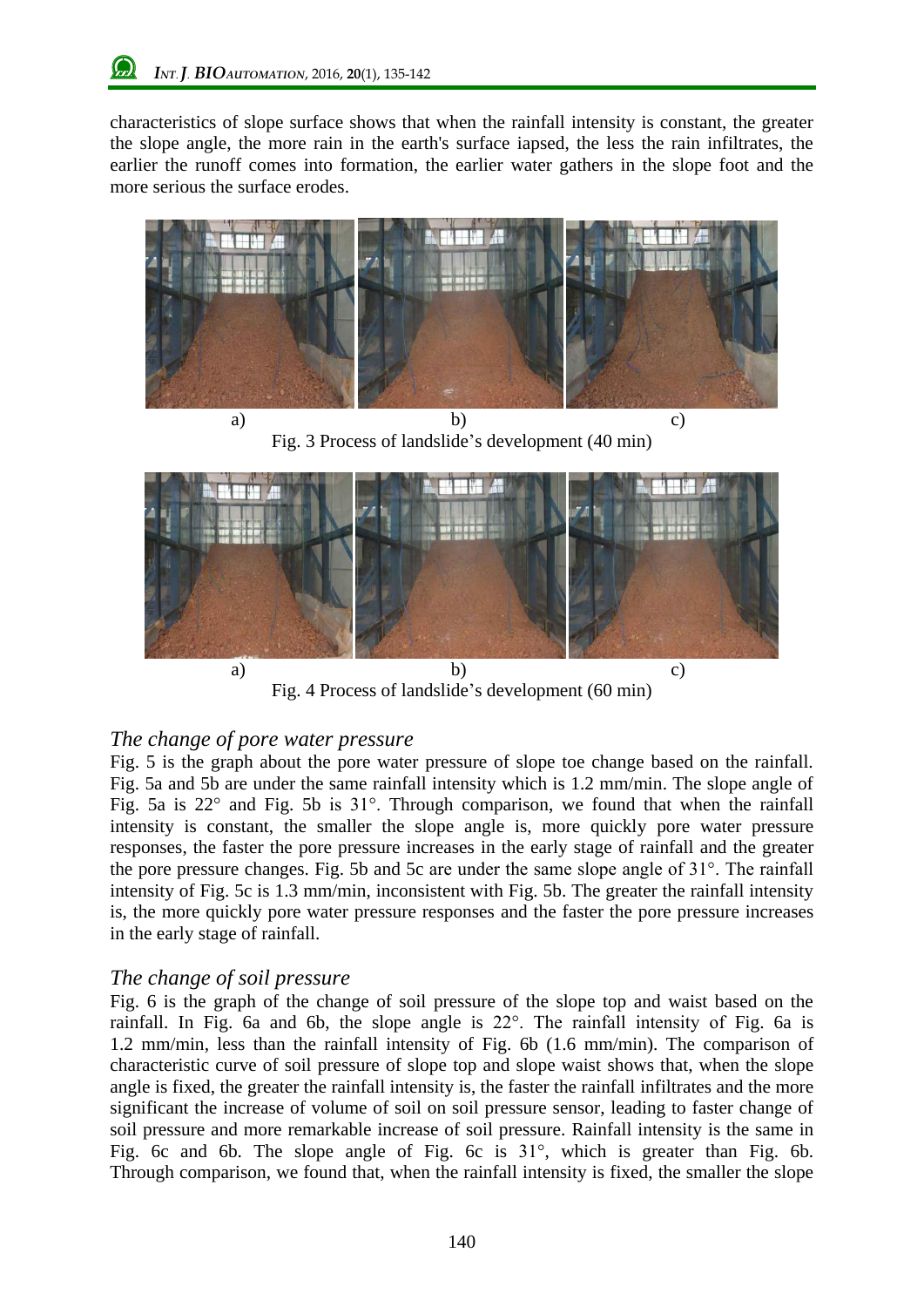angle is, the deeper the rainfall infiltrates in the early stage of rainfall, the more significant the increase of volume of soil on soil pressure sensor, leading to faster change of soil pressure and more significant increase of soil pressure.



(c)

Fig. 5 Changes of slope toe along with the duration of rainfall



Fig. 6 Change of soil pressure of the slope top and waist based on rainfall